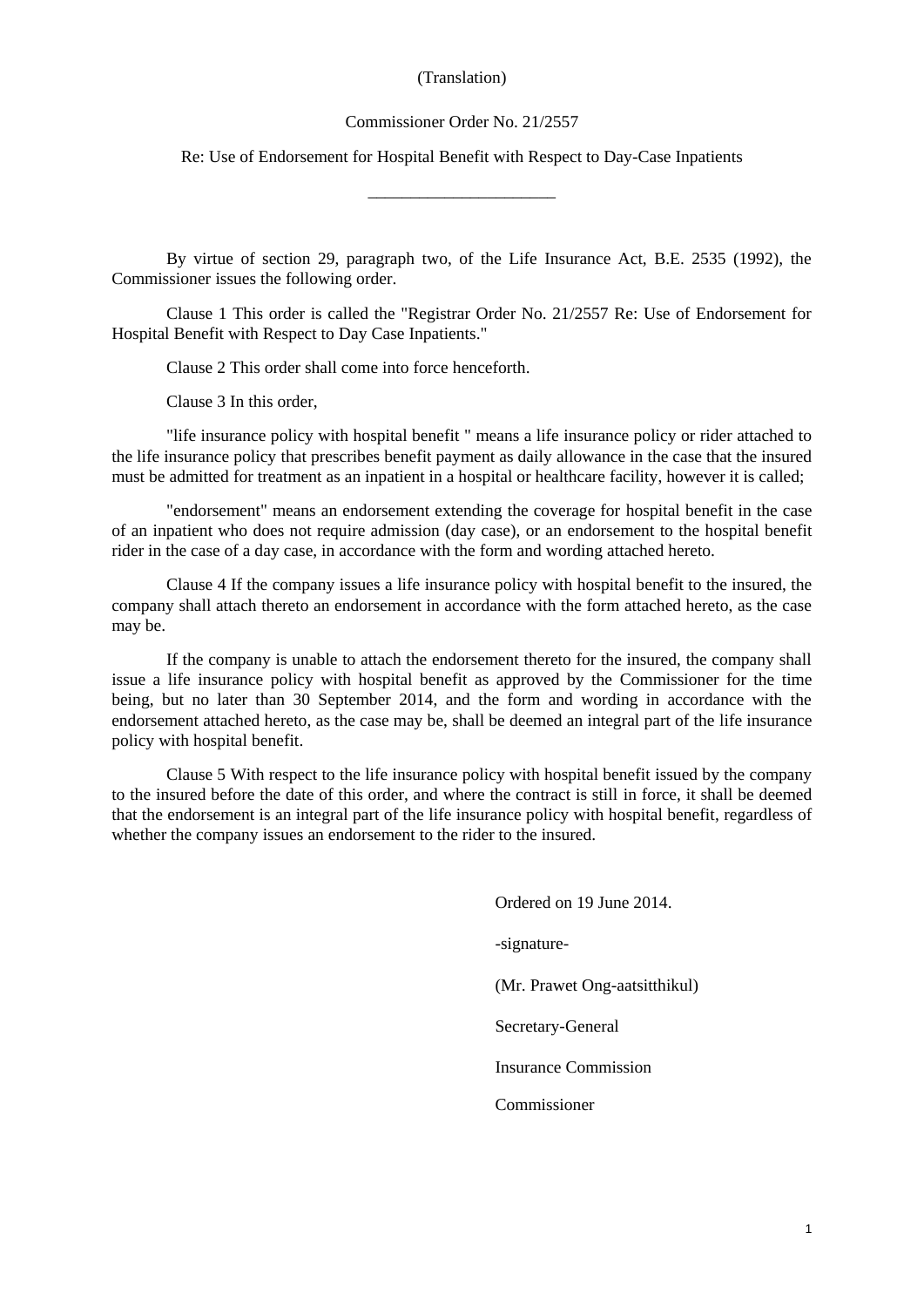Remark: This order is issued because, as surgical operations and medical procedures have evolved in the present day, the insured under the life insurance policy with hospital benefit is not required to be admitted for treatment in the hospital or healthcare facility, and therefore, for fairness to the insured, it is necessary to issue this order.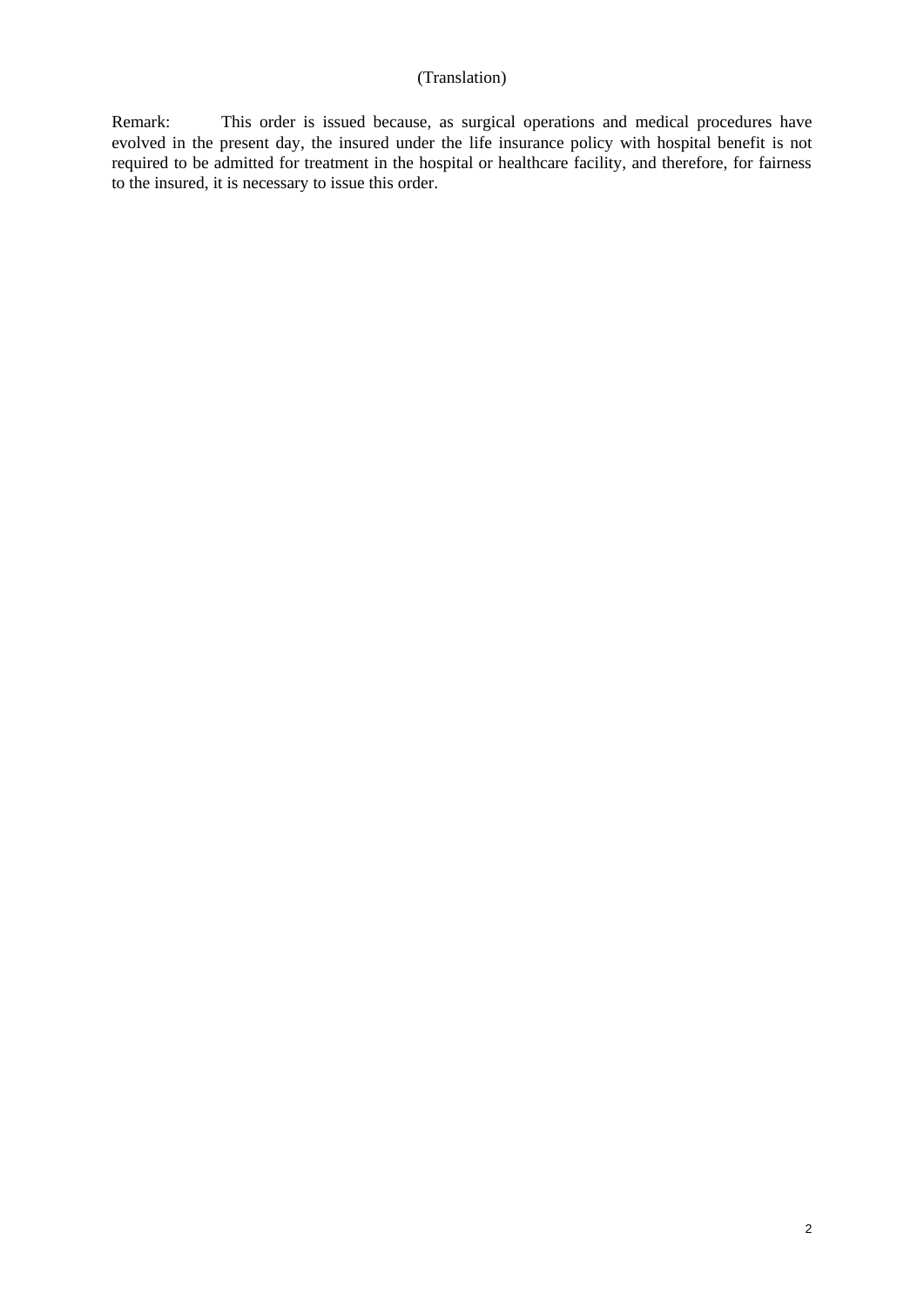# (Translation)

### **Endorsement Extending Coverage for Daily Allowance Benefit**

# **with Respect to Day-Case Inpatients**

It is agreed that if any wording herein is contrary to or inconsistent with the wording shown in the insurance policy to which this endorsement is attached, the wording shown in this endorsement shall be applied.

If the insured is injured or ill, and needs to be treated as an inpatient by a surgical operation or medical procedure based on medical necessity, but, due to medical evolution, the treatment does not require the insured to be admitted to hospital, the company will pay daily allowance to the insured for one (1) day for a treatment using a surgical operation or medical procedure as follows:

- 1. extracorporeal shock wave lithotripsy (ESWL);
- 2. coronary angiogram / cardiac catheterization;
- 3. extracapsular cataract extraction with intraocular lens;
- 4. all kinds of laparoscopy;
- 5. all kinds of endoscopy;
- 6. sinus operations;
- 7. breast lump excision;
- 8. bone biopsy;
- 9. finger or toe amputation;
- 10. liver puncture / liver aspiration;
- 11. bone marrow aspiration;
- 12. thecal puncture;
- 13. thoracentesis / pleurocentesis / thoracic aspiration / thoracic paracentesis;
- 14. abdominal paracentesis / abdominal tapping;
- 15. curettage, dilatation and curettage, fractional curettage;
- 16. colposcopy, loop diathermy;
- 17. marsupialization of Bartholin's cyst;
- 18. gamma knife.

(The company may list additional surgical operations or medical procedures based on medical evolution.)

With respect to payment of daily allowance benefit, if the insured requires treatment by a surgical operation or medical procedure on more than one occasion (whether receiving treatment as an inpatient under the insurance policy or under this endorsement) for the same cause or disease, with each occasion set apart for a period of  $\frac{1}{\sqrt{2}}$  days (up to ninety (90) days), it shall be deemed one occasion of hospitalization in accordance with the definition in the insurance policy.

The coverage clause and liability exceptions of the insurance policy to which this endorsement is attached shall remain in force.

Director/Branch Manager Policy Service Officer/Witness